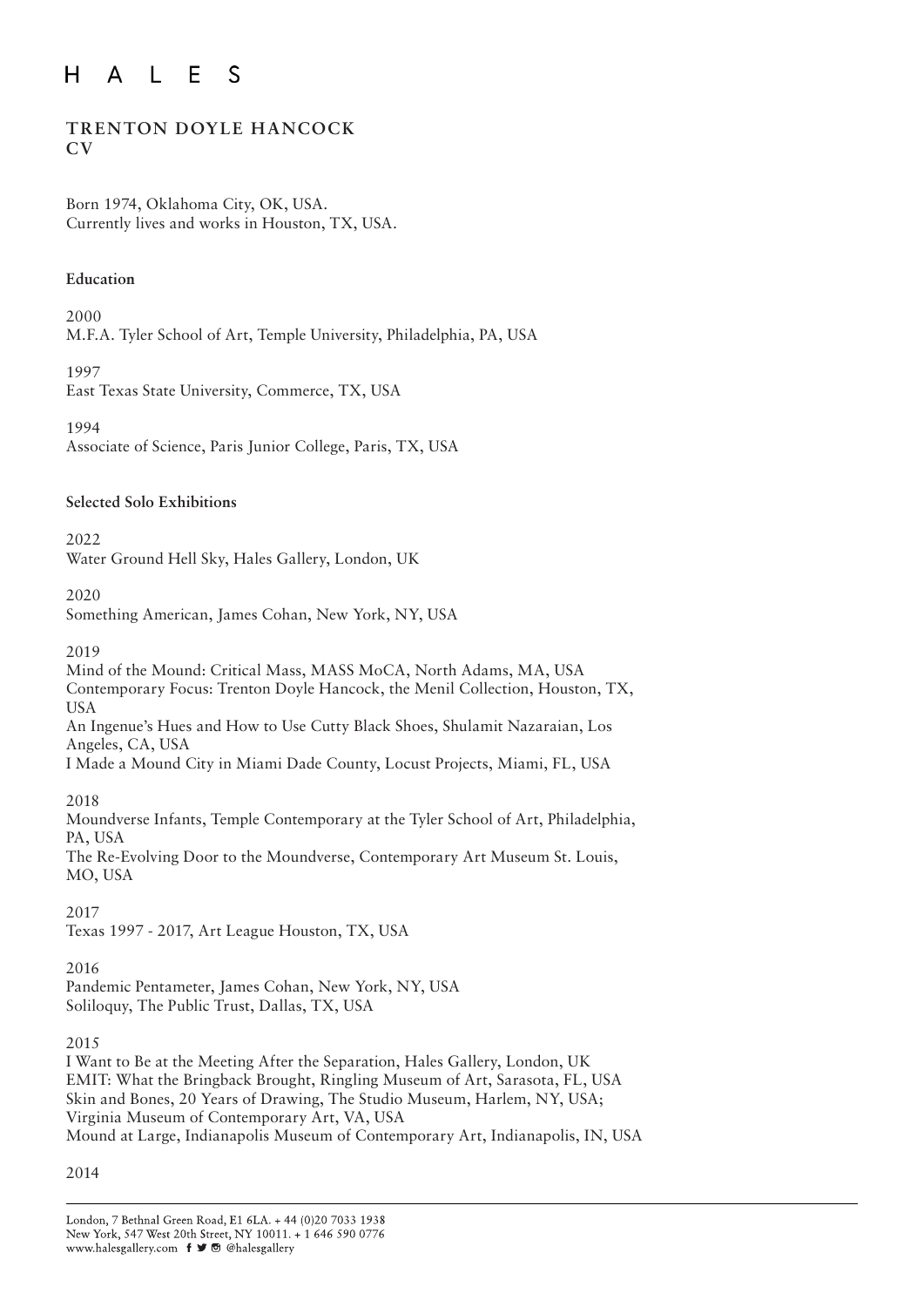#### A L E S  $H$

Skin and Bones, 20 Years of Drawing, Contemporary Arts Museum, Houston, TX, USA; Akron Art Museum, Akron, OH, USA

Trenton Doyle Hancock, Hales Gallery, London, UK

## 2013

Trenton Doyle Hancock, Canzani Center Gallery, Columbus School of Art and Design, Columbus, OH, USA

# 2012

...And Then It All Came Back To Me, James Cohan, New York, NY, USA

## 2011

Trenton Doyle Hancock: Fix, Sheldon Museum of Art, Lincoln, NE, USA

## 2010

We Done All We Could and None of It's Good, The University of South Florida Contemporary Art Museum, Tampa, FL, USA; Savannah College of Art and Design, Savannah and Atlanta, GA, USA; The Weatherspoon Art Museum, Greensboro, NC, USA

Work While It Is Day...For When Night Cometh No Man Can Work, Dunn and Brown Contemporary, Dallas, TX, USA

A Day Ahead, A Head A Day, Singapore Tyler Print Institute, Singapore, SGP. A Better Promise, Olympic Sculpture Park, Seattle Art Museum, Seattle, WA, USA

2009

Trenton Doyle Hancock, Dunn and Brown Contemporary, Dallas, TX, USA

# 2008

FEAR, James Cohan, New York, NY, USA Trenton Doyle Hancock: Reveal, Galleria Marabini, Bologna, Italy Wow That's Mean and Other Vegan Cuisine, Institute for Contemporary Art at the University of Pennsylvania, Philadelphia, PA, USA

#### 2007

Trenton Doyle Hancock: The Wayward Thinker, organized by Fiona Bradley, The Fruitmarket Gallery, Edinburgh, SCT; Museum Boijmans Van Beuningen, Rotterdam, Netherlands

2006

In the Blestian Room, James Cohan, New York, NY, USA

# 2005

St. Sesom and the Cult of Color, Dunn and Brown Contemporary, Dallas, TX, USA

More Mound Milking and Miracle Machines, Dunn and Brown Contemporary Project Gallery, ARCO International Art Fair, Madrid, Spain

#### 2004

Trenton Doyle Hancock, Paris Junior College, Paris, TX, USA

# 2003

Moments in Mound History, Cleveland Museum of Art, Cleveland, OH, USA

London, 7 Bethnal Green Road, E1 6LA. + 44 (0)20 7033 1938 New York, 547 West 20th Street, NY 10011. + 1 646 590 0776 www.halesgallery.com f J @ @halesgallery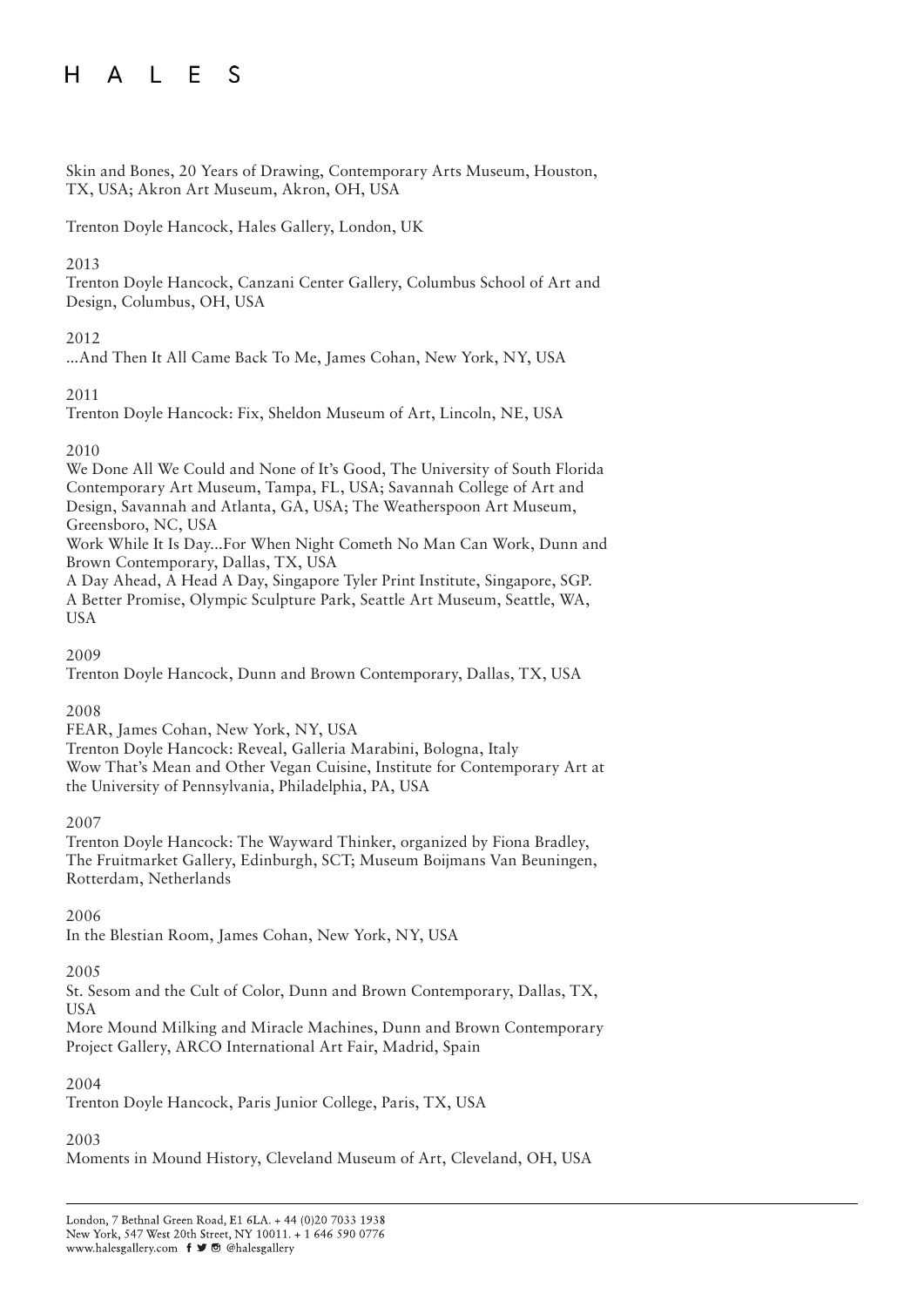#### ALES  $H$

It Came from the Studio Floor, Dunn and Brown Contemporary, Dallas, TX, USA; Museum of Contemporary Art, North Miami, FL, USA For a Floor of Flora, James Cohan, New York, NY, USA 2002 Trenton Doyle Hancock, Dunn and Brown Contemporary, Dallas, TX, USA

Core Artist in Residence, The Glassell School of Art of the Museum of Fine Arts, Houston, TX, USA

#### 2001

The Life and Death of #1, Contemporary Art Museum, Houston, TX, USA; Modern Art Museum of Ft. Worth, Fort Worth,TX, USA; Texas Fine Arts Association at The Jones Center for Contemporary Art, Austin, TX, USA The Legend is in Trouble, James Cohan, New York, NY, USA

#### 2000

Wow That's Me?, Dunn and Brown Contemporary, Dallas, TX, USA

#### 1998

Off Colored, Gerald Peters Gallery, Dallas, TX, USA

#### 1997

AUTOBIODEGRADABLE, Honors Thesis Exhibition, University Gallery, A&M University, Commerce, TX, USA

#### **Selected Group Exhibitions**

#### 2022

Consequences: A Parlor Game, The National Arts Club, New York, NY, USA To Begin Again: Artists and Childhood, ICA Boston, MA, USA

#### 2021

A New Landscape, A Possible Horizon, Texas Biennial, San Antonio Museum of Art, TX, USA

Out of Body, The Brodsky Center at PAFA, Philadelphia, PA, USA

#### 2020

Tell Me Your Story, Kunsthal KAdE, Amersfoort, Netherlands Making Knowing: Craft in Art, 1950 – 2019, Whitney Museum, New York, NY, USA Invitational Exhibitions of Visual Arts, American Academy of Arts and Letters, New York, NY, USA All of Them Witches, Deitch Projects, Los Angeles, CA, USA Say It Loud, Denison University, Granville, OH, USA Our Ashes Make Great Fertiliser, PUBLIC Gallery, London, UK Ahoy Drive-Thru Museum, Museum Bojimans van Beuningen, Rotterdam, Netherlands

Rising Water, The Museum of Fine Arts at Florida State University, Tallahassee, FL, USA

#### 2019

AMERICAN AFRICAN AMERICAN, Phillips, New York, NY, USA James Cohan: Twenty Years, James Cohan, New York, NY, USA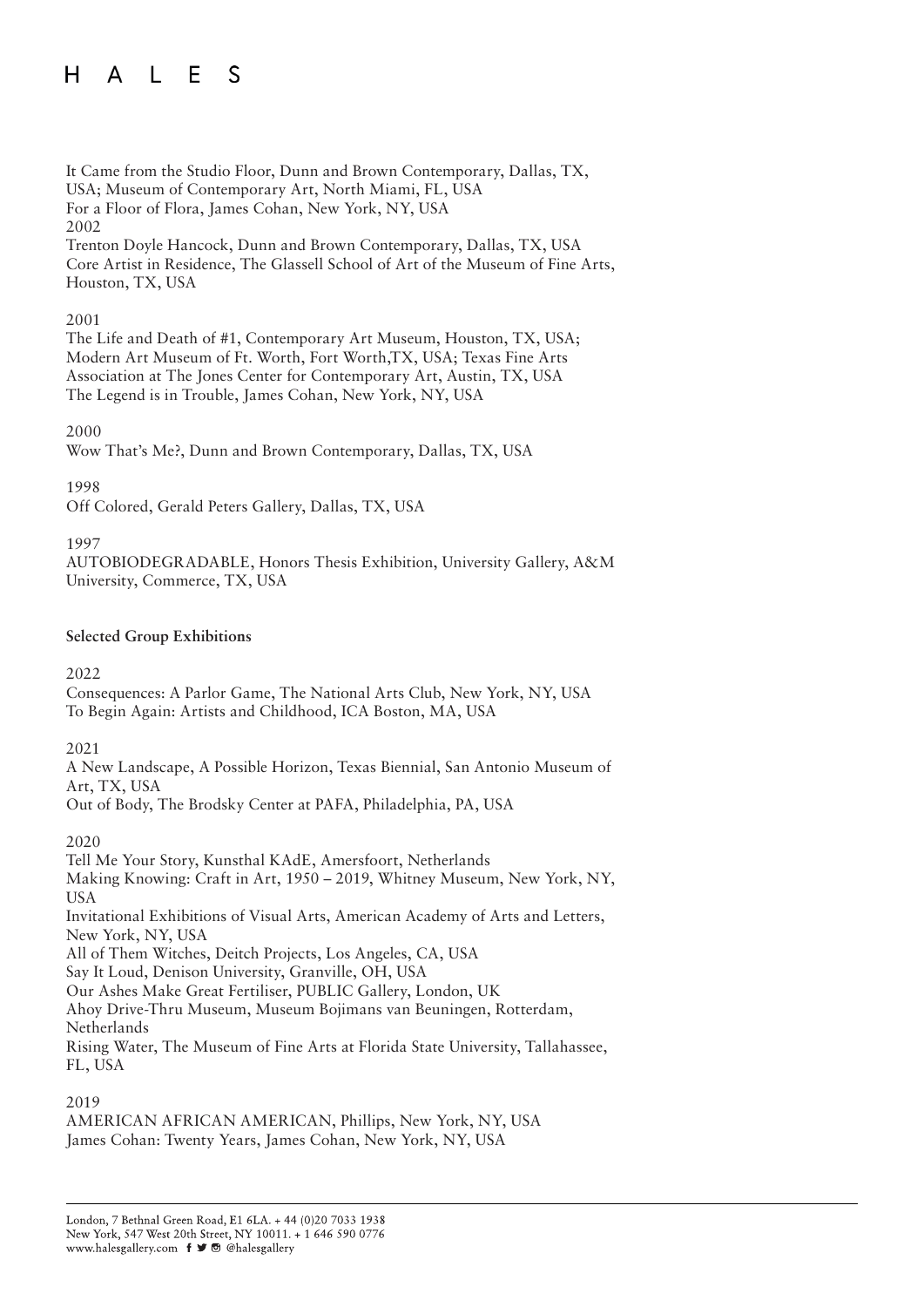#### $H$ A L E - S

Drawn Together Again, FLAG Art Foundation, New York, NY, USA Beyond the Cape! Comics and Contemporary Art, Boca Raton Museum of Art, Boca Raton, FL, USA Always Greener: Seeing and Seeking Suburbia – Selections from the Museum's Collection, The Museum of Fine Arts, Houston, TX, USA

# 2018

Makeshift, John Michael Kohler Arts Center, WI, USA Black Pulp!, African American Museum Philedelphia, PA, USA Masters of Some, Barry Whistler Gallery, Dallas, TX, USA Grids, James Cohan, New York, NY, USA

## 2017

Black Pulp!, Contemporary Art Museum at the University of South Florida, FL, USA Likeness, Jessica Silverman Gallery, San Francisco, CA, USA Dream Machines, James Cohan, New York, NY, USA Gross Anatomies, Hieronymus, Akron, OH, USA Figurative Futures, 101/Exhibit, Los Angeles, CA, USA

# 2016

Juxtapoz x Superflat, Vancouver Art Gallery, Vancouver, British Columbia, Canada About Face, Fine Arts Center Gallery, University of Arkansas, Fayetteville, AR, USA

Black Pulp!, Yale School of Art, New Haven, CT, USA

ACME Group Show, ACME Gallery, Los Angeles, CA, USA

Phantom Limb, Shulamit Nazarian Gallery, Los Angeles, CA, USA

Juxtapoz X Superflat, Pivot Art + Culture, Seattle, WA, USA (curated by Takashi Murakami and Juxtapoz)

Statements: African American Art from the Museum's Collection, Museum of Fine Arts, Houston, TX, USA

# 2015

Powerful Babies: The Impact of Keith Haring on Art Today, Spritmuseum, Stockholm, Sweden Jokes of Nature, RedLine, Denver, CO, USA The Guston Effect, Steven Zevitas Gallery, Boston, MA, USA Darkness Invisible, Tempus Projects, Tampa, FL, USA I Like It Like This: S|2 x Drake, Sotheby's Institute of Art, New York, NY, USA

# 2014

Represent: 200 Years of African Art, Philadelphia Museum of Art, Philadelphia, PA, USA

We'll Wear A Jolly Crown, The Local Speed, The Speed Museum, Louisville, KY, USA

DIRGE: Reflections on [Life and] Death, Museum of Contemporary Art, Cleveland, OH, USA

When the Stars Begin to Fall: Imagination and the American South, The Studio Museum in Harlem, New York, NY, USA

The Shadows Took Shape, Studio Museum Harlem, New York, NY, USA Wrong's What I Do Best, San Francisco Art Institute, San Francisco, CA, USA Dramedy, Fort Worth Contemporary Arts at Texas Christian University, Fort Worth, TX, USA

London, 7 Bethnal Green Road, E1 6LA. + 44 (0)20 7033 1938 New York, 547 West 20th Street, NY 10011. + 1 646 590 0776 www.halesgallery.com f ♥ @ @halesgallery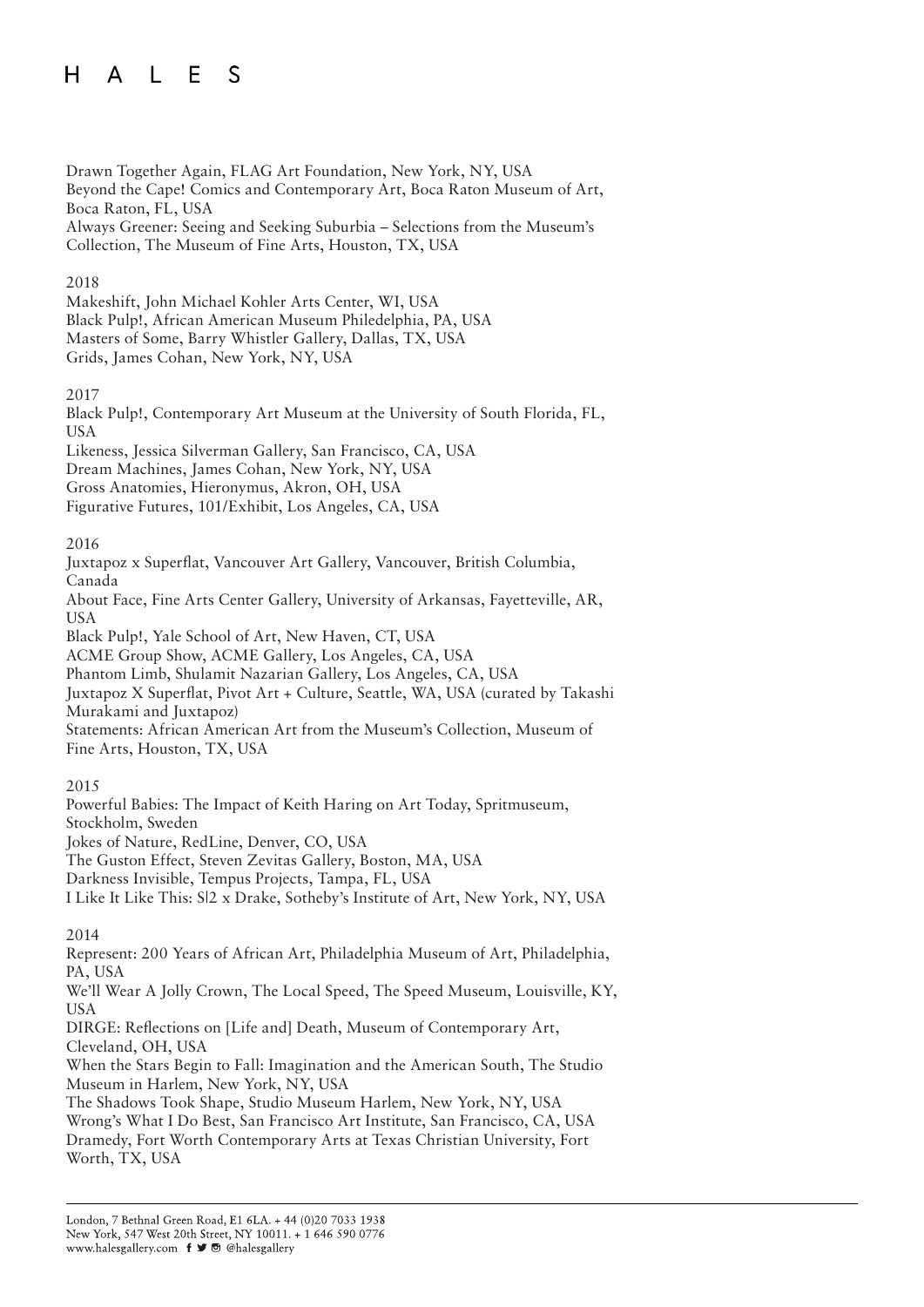#### $H$ L E  $\mathcal{S}$  $\mathsf{A}$

Not for All My Little Words, Mark Straus Contemporary Art, New York, NY, USA

Identity Shifts, Virginia Museum of Fine Arts, Richmond, VA, USA

Draftsmen of the Apocalypse, University of Texas at Dallas Centraltrak, Dallas, TX, USA

Mark(ing) Time: Expanded Notions of Drawing, Dishman Art Museum, Lamar University, Beaumont, TX, USA

shooting the moon in the eye: Ten Contemporary Artists, Carl Solway Gallery, Columbus, OH, USA

#### 2013

Localized Histories: Leonardo Drew, Tony Feher, Isa Genzken, Trenton Doyle Hancock, Thomas Hirschhorn, Christian Marclay, Linda Pace, Artpace San Antonio, San Antonio, TX, USA

Lee Baxter Davis, Trenton Doyle Hancock, Robyn O'Neil, Georganne Deen, and Gary Panter: Revisiting the Lizard Cult, The Brandon Gallery, Houston, TX, USA Age of Small Things, Dodge Gallery, New York, NY, USA

Dressed Up, Kemper Museum of Art, Kansas City, MO, USA

The Shadows Took Shape, Studio Museum in Harlem, New York, NY, USA

Calaveras Mexicanas: The Art and Influence of José Guadalupe Posada, Museum of Fine Arts Houston, Houston, TX, USA

Vitriolic, Hales Gallery, London, UK

## 2012

MFAH Core Factor, Houston Fine Art Fair, Houston, TX, USA

Michael Miller: Out of Commerce, The McKinney Avenue Contemporary, Dallas, TX, USA

Trenton Doyle Hancock, Canzani Center Gallery, Columbus College of Art and Design, Columbus, OH, USA

Radical Presence: Black Performance in Contemporary Art, Contemporary Arts Museum Houston, Houston, TX, USA

The Best of Times, The Worst of Times: Rebirth and Apocalypse in Contemporary Art, Kiev International Biennale of Contemporary Art, Armory, Kiev, Ukraine No Object Is an Island: New Dialogues with the Cranbrook Collection, Cranbrook

Art Museum, Bloomfield Hills, MI, USA Contemporary Surreal Drawings from Rotterdam, Institut Néerlandais, Paris,

France The Calendar's Tales: Fantasy, Figuration and Representation, Boston University 808 Gallery, Boston, MA, USA

Fairy Tales, Monsters and the Genetic Imagination, Frist Center for the Visual Arts, Nashville, TN, USA

# 2011

The Value of Water, The Cathedral of St. John The Divine, New York, NY, USA Publisher Spotlight: LeRoy Neiman Center for Print Studies Columbia University School of the Arts, Pace Prints Chelsea, New York, NY, USA TX 11: Texas Biennial, Arlington, TX, USA Facemaker, Royal/T, Los Angeles, CA, USA Group Show, ZieherSmith, New York, NY, USA Ball Game, Dunn and Brown Contemporary, Dallas, TX, USA

# 2010

Big New Field: Artists in the Cowboys Stadium Art Program, Dallas Museum of Art, Dallas, TX, USA

London, 7 Bethnal Green Road, E1 6LA. + 44 (0)20 7033 1938 New York, 547 West 20th Street, NY 10011. + 1 646 590 0776 www.halesgallery.com f ♥ @ @halesgallery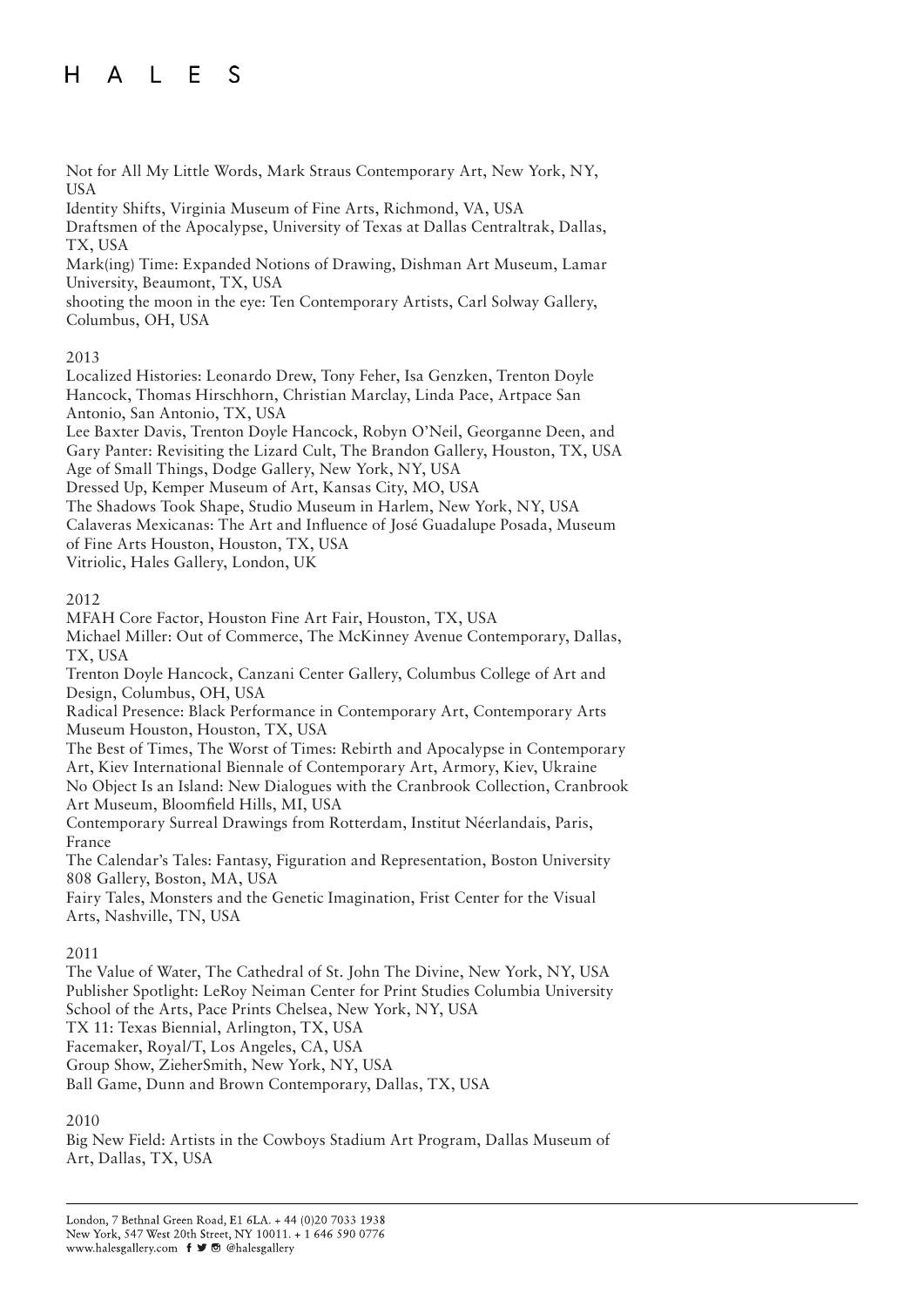#### A L E S  $H$

Advancing Tradition: Twenty Years of Printmaking at Flatbed Press, The Austin Museum of Art, Austin, TX, USA Mutant Pop and the Living Image, Loyal Gallery, Malmos, Sweden Get Out! Olympic Sculpture Park, Seattle, WA, USA Cut, Shuffle and Draw, Columbus State University, Columbus, GA, USA From Then to Now: Masterworks of Contemporary African American Art, Museum of Contemporary Art, Cleveland, OH, USA Nature, Once Removed, Lehman College Art Gallery, New York, NY, USA Best Laid Plans, The Drawing Room, London, UK

## 2009

Young Americans, James Cohan, Shanghai, China Texas Draws, The Southwest School of Art and Craft, San Antonio, TX, USA Lover, OnStellarRays, New York, NY, USA Rich Text, Fleisher Ollman Gallery, Philadelphia, PA, USA From Then to Now: Masterworks of Contemporary African American Art, The Museum of Contemporary Art, Cleveland, OH, USA

## 2008

Wunderkammer: A Century of Curiosities, Museum of Modern Art, New York, NY, USA In the Beginning: Artists Respond to the Genesis, Contemporary Jewish

Museum, San Francisco, CA, USA; Yeshiva University Museum, New York, NY, USA

Darger-ism: Contemporary Artists and Henry Darger, American Folk Art Museum, New York, NY, USA

#### 2007

Size Matters: XS, Hudson Valley Center for Contemporary Art, Peekskill, NY, USA; Knoxville Museum of Art, Knoxville, TN, USA like color in pictures, Aspen Art Museum, Aspen, CO, USA The Lizard Cult, Clementine Gallery, New York, NY, USA The Sirens' Song, Blanton Museum of Art, Austin, TX, USA Fast Forward, Dallas Museum of Art, Dallas, TX, USA A Consuming Vision, Jepson Center for the Arts, Savannah, GA, USA

#### 2006

Once Upon a Time: The Contemporary Fable, Arcos Sannio Contemporary Art Museum, Benevento, Italy black alphabet - conTEXTS of contemporary african-american art, Zacheta National Gallery of Art, Warsaw, Poland A Brighter Day, James Cohan, New York, NY, USA reverence, The Hudson Valley Center for Contemporary Art, Peekskill, NY, USA The 181st Annual: An Invitational Exhibition of Contemporary American Art, The National Academy Museum, New York, NY, USA The Compulsive Line, The Museum of Modern Art, New York, NY, USA

#### 2005

Swarm, Fabric Workshop, Philadelphia, PA, USA Color / Pattern / Grid, Austin Museum of Art, Austin, TX, USA Political Nature, Whitney Museum of American Art, New York, NY, USA

# 2004

5th Anniversary Exhibition, Dunn and Brown Contemporary, Dallas, TX, USA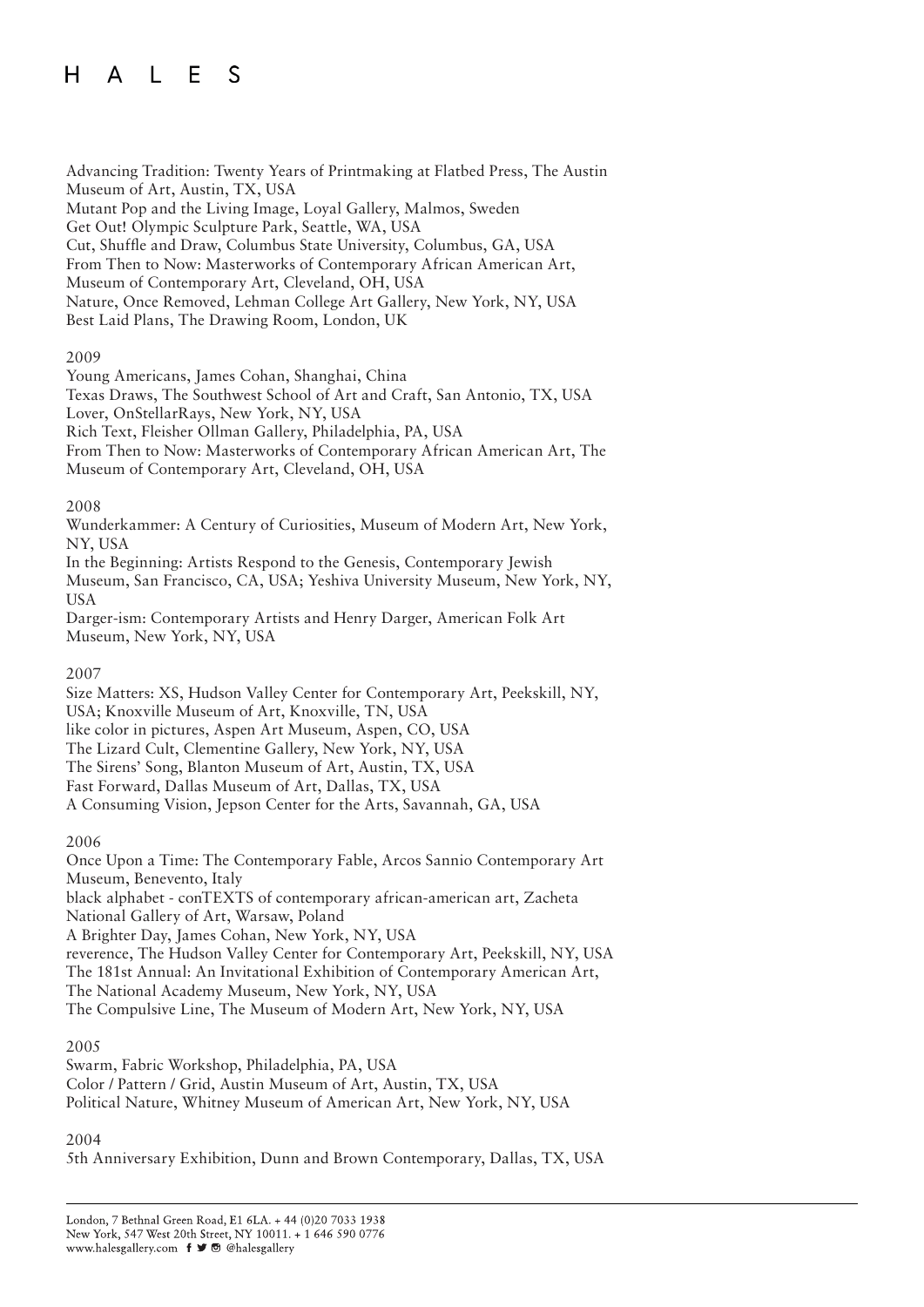#### A L E S  $H$

Perspectives @ 25: A Quarter Century of New Art in Houston, Contemporary Arts Museum, Houston, TX, USA

Between The Lines, James Cohan, New York, NY, USA

Drawing Under the Influence: Lee Baxter Davis and his Protégés, The Dallas Center for Contemporary Art, Dallas, TX, USA

Political Nature, Whitney Museum of American Art, New York, NY, USA

Reordering Reality: Collecting Contemporary Art, Columbus Museum of Art, Columbus, OH, USA

## 2003

Rendered, Sara Meltzer Gallery, New York City, NY, USA

Flip, Dunn and Brown Contemporary, Dallas, TX, USA

on the wall: contemporary wallpaper, Museum of Art, Rhode Island School of Design, Providence, RI, USA; The Fabric Workshop and Museum, Philadelphia, PA, USA (exhibition catalogue)

Twenty-fifth Anniversary Exhibition, Arthur Roger Gallery, New Orleans, LA, USA

Splat Boom Pow! The Influence of Comics in Contemporary Art, Contemporary Arts Museum, Houston, TX, USA

## 2002

Sugar and Cream: Large Unstretched Wall-Hangings by Contemporary Artists, Triple Candie, Harlem, New York, NY, USA

Art on Paper: The 37th Exhibition of Art on Paper, Weatherspoon Art Museum, The University of North Carolina at Greensboro, Greensboro, NC, USA

Western Artists: Selections from New American Paintings #42, osp Gallery, Boston, MA, USA

Next, Dunn and Brown Contemporary, Dallas, TX, USA

Two by Two for AIDS and Art, Dallas, TX, USA

Core 2002 Exhibition, Glassell School of Art of the Museum of Fine Arts, Houston, TX, USA

# 2001

Freestyle, The Studio Museum in Harlem, New York, NY, USA. Touring: Santa Monica Museum of Art, Santa Monica, CA, USA Portraiture, University of Arkansas at Little Rock, Little Rock, AK, USA 2001 New Orleans Triennial, New Orleans Museum of Art, New Orleans, LA, **USA** Core 2001 Exhibition, Glassell School of Art of the Museum of Fine Arts,

Houston, TX, USA

Private Collections: Artists, Curators and Collectors, The Gallery at the University of Texas at Arlington, TX, USA

The Big Id, James Cohan, New York, NY, USA

# 2000

Out of the Ordinary: New Art from Texas, Contemporary Arts Museum, Houston, TX, USA Balls, James Cohan, New York, NY, USA Artistic Centers in Texas: Dallas/Fort Worth, The Texas Fine Arts Association, The Jones Centre for Contemporary Art, Austin, TX, USA Ziggy and the Black Dinosaurs and Other Folktales, Longwood Arts Gallery, Bronx, New York, NY, USA

#### 1998

London, 7 Bethnal Green Road, E1 6LA. + 44 (0)20 7033 1938 New York, 547 West 20th Street, NY 10011. + 1 646 590 0776 www.halesgallery.com f J @ @halesgallery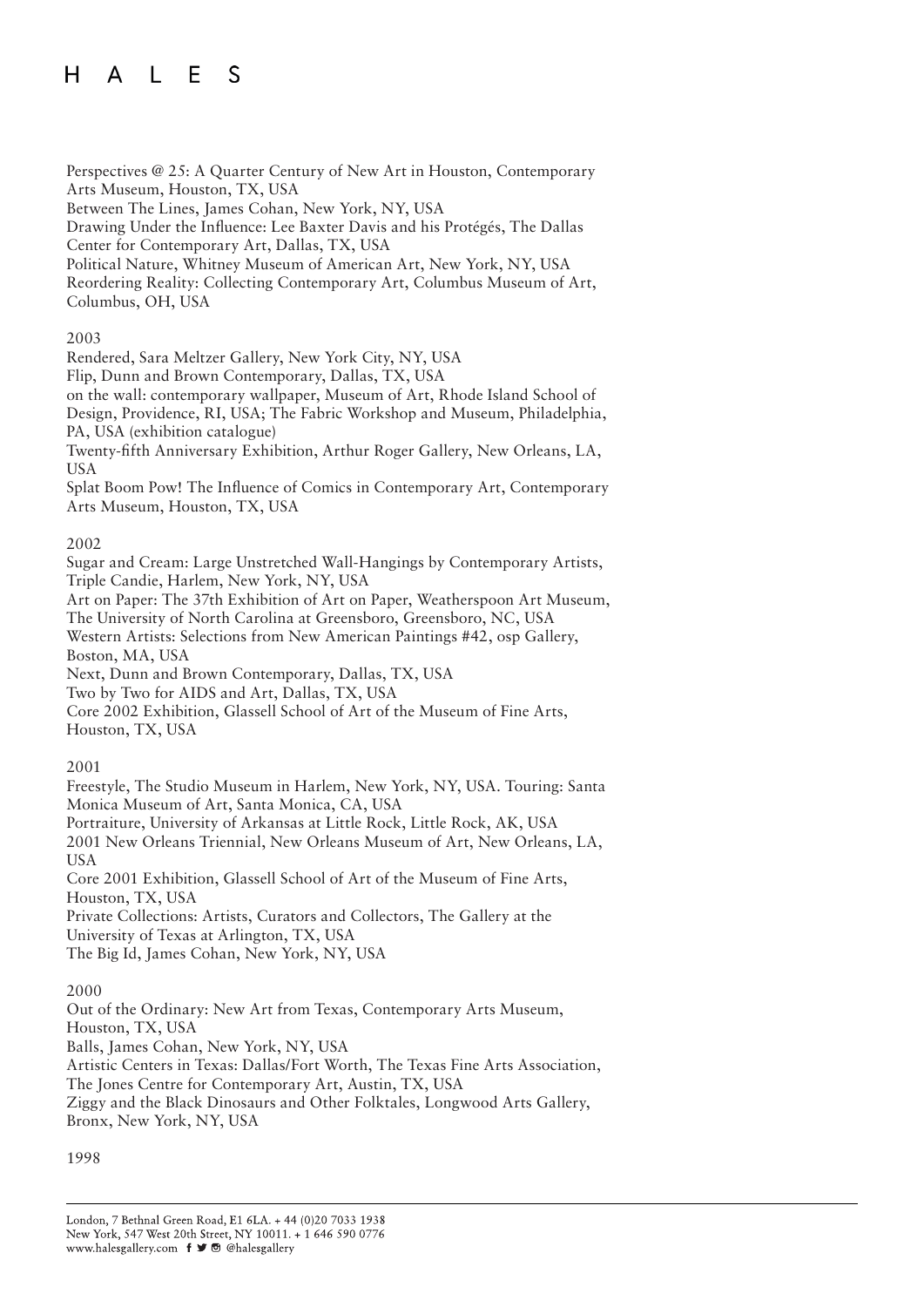#### $H$ A L E S

Texas Dialogues: Parallels, Dallas/San Antonio, Blue Star Art Space, San Antonio, TX, USA Link, Gerald Peters Gallery, Dallas, TX, USA 1997 New Views, Eight Emerging Texas Artists, Gerald Peters Gallery, Dallas, TX, USA

Link, Gerald Peters Gallery, Dallas, TX, USA

# 1996

Works on Paper, Louisiana State University, Baton Rouge, LA, USA

## 1995

Juried Student Show, curator: Tom Moody, East Texas State University, Commerce, TX, USA

## **Biennials**

2021

2021 Texas Biennial, San Antonio and Houston, TX, USA

2012

The Best of Times, The Worst of Times: Rebirth and Apocalypse in Contemporary Art, Kiev International Biennale of Contemporary Art, Armory, Kiev, Ukraine

2009

Animamix Biennial 2009-2010, Museum of Contemporary Art Shanghai, China 2009 International Incheon Women Artists' Biennale, Incheon Art Platform at Incheon Korean-Chinese Cultural Center, Incheon, South Korea, KR

2008

Prospect.1 New Orleans, New Orleans, LA, USA

#### 2003

Istanbul Biennial: Poetic Justice, Istanbul Foundation for Culture and Arts, Turkey It happened tomorrow, Lyon Biennial, Lyon, France

2002

Whitney Biennial, Whitney Museum of American Art, New York, NY, USA

# 2000

Whitney Biennial, Whitney Museum of American Art, New York, NY, USA

# **Performances**

2013

Cult of Color: Call to Color, Ballet Austin, Austin, TX, USA, collaboration with composer Graham Reynolds and choreographer Stephen Mills Devotion, Radical Presence: Black Performance in Contemporary Art, Contemporary Arts Museum Houston, Houston, TX, USA, reprised at the Grey Art Gallery, New York University, New York, NY, USA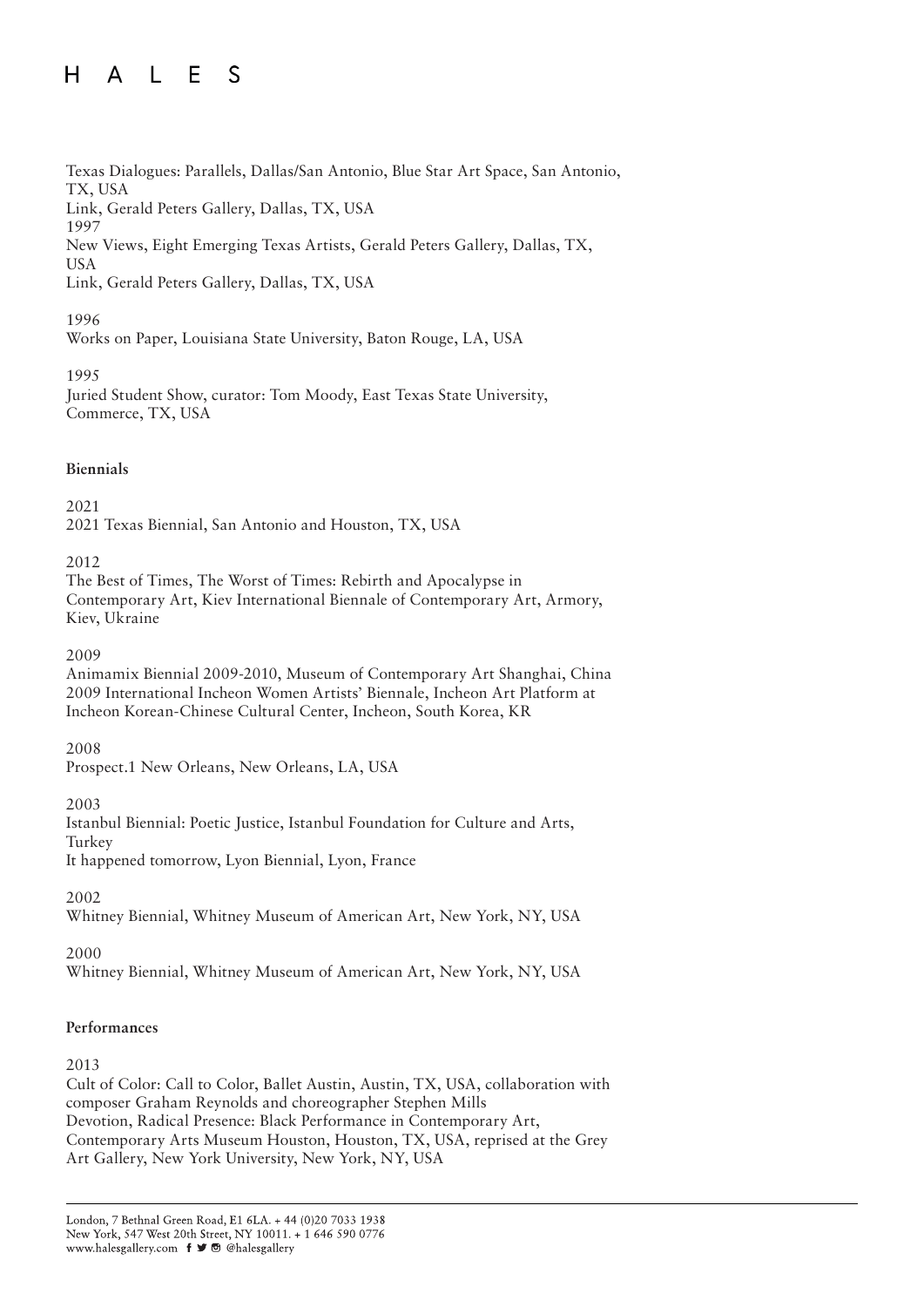#### $H$ A L E S

#### 2008

Cult of Color: Call to Color, Ballet Austin, Austin, TX, USA, collaboration with composer Graham Reynolds and choreographer Stephen Mills

#### 2000

Wow That's Me, Dunn and Brown Contemporary, Dallas, TX, USA

#### 1999

Tyler School of Art, Temple University, Philadelphia, PA, USA

#### 1998

Off Colored, Gerald Peters Gallery, Dallas, TX, USA

#### 1997

AUTOBIODEGRADABLE, Honors Thesis Exhibition, University Gallery, TX A&M University, Commerce, TX, USA

#### **Commissions and Projects**

2016

LEGENDS, University of Houston-Downtown, Houston, TX, USA

2012

Hermann Park Centennial Commission, Hermann Park, Houston, TX, USA

2011

Hi and Hi! Houston Children's Hospital, Houston, TX, USA

#### 2010

A Better Promise, Olympic Sculpture Park, Seattle Art Museum, Seattle, WA, USA

#### 2009

From a Legend to a Choir, Dallas Cowboys Stadium, Dallas, TX, USA

#### 2008

Cult of Color: Call to Color, Ballet Austin, Austin, TX, USA

#### **Selected Awards**

2013

Greenfield Prize at the Hermitage Artist Retreat, Sarasota, FL, USA

#### 2007

Joyce Alexander Wein Award, Studio Museum Harlem, New York, NY, USA

#### 2006

S.J. Wallace Truman Fund Prize in the 181st Annual Exhibition, National Academy Museum, New York, NY, USA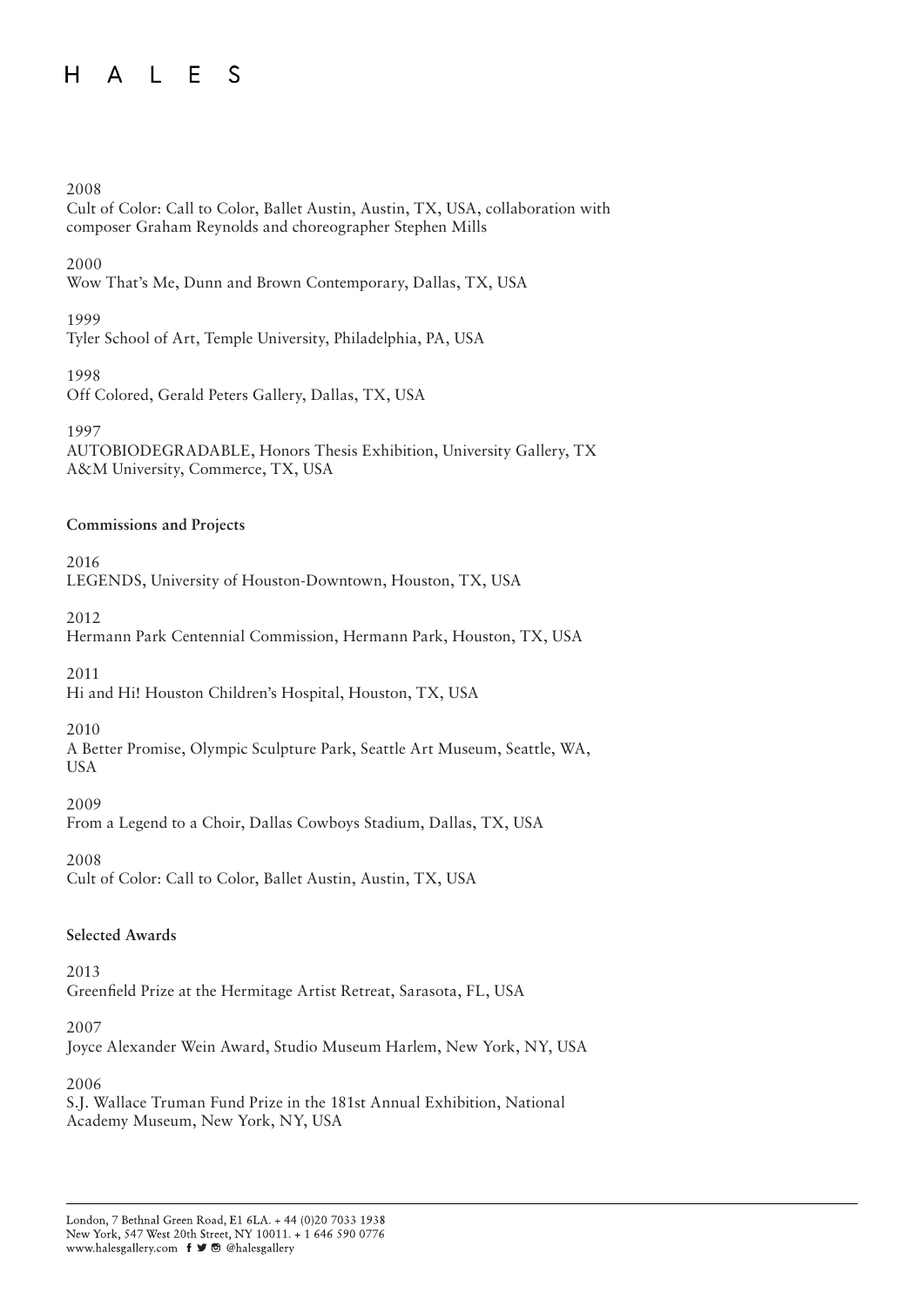#### $H$ A L E <sub>S</sub>

# 2004

Penny McCall Foundation Award

2003 Artadia Foundation Award

1999

Joan Mitchell Foundation, Grant Recipient

1997

Skowhegan Camille Hanks Cosby fellowship for African-American Artists, Skowhegan, MA, USA Arch and Anne Giles Kimbrough Award, Dallas Museum of Art, Dallas, TX, USA

1996

Texas Intercollegiate Press Association Rocky Mountain Collegiate Media Association Southwestern Journalism Congress

1995

American Scholastic Press Association Rocky Mountain Collegiate Media Association Southwestern Journalism Congress

# **Selected Public & Corporate Collections**

Akron Art Museum, OH, USA Baltimore Museum of Art, Baltimore, MD, USA Brooklyn Museum of Art, Brooklyn, NY, USA California College of Arts, San Francisco, CA, USA Columbus Museum of Art, Columbus, OH, USA The Contemporary Museum, Honolulu, HI, USA The Cooper-Hewitt National Design Museum, New York, NY, USA Dallas Museum of Art, Dallas, TX, USA Eileen Harris Norton, Santa Monica, CA, USA High Museum of Art, Atlanta, GA, USA Hudson Valley Center for Contemporary Art, Peekskill, NY, USA Jones Teams Sports, Dallas Cowboys Stadium, Dallas, TX, USA Kemper Museum of Contemporary Art, Kansas City, MO, USA Modern Art Museum of Fort Worth, Fort Worth, TX, USA Museum of Fine Arts, Boston, MA, USA Museo di arte moderna e contemporanea, Trento, Italy Museum Boijmans Van Beuningen, Rotterdam, Netherlands Museum of Art, Rhode Island School of Design, Providence, RI, USA Museum of Fine Arts, Houston, TX, USA The Museum of Modern Art, New York, NY, USA The Menil Collection, Houston, TX, USA New Orleans Museum of Art, New Orleans, LA, USA New York Public Library, New York, NY, USA San Francisco Museum of Modern Art, San Francisco, CA, USA Sheldon Museum of Art, Lincoln, NB, USA